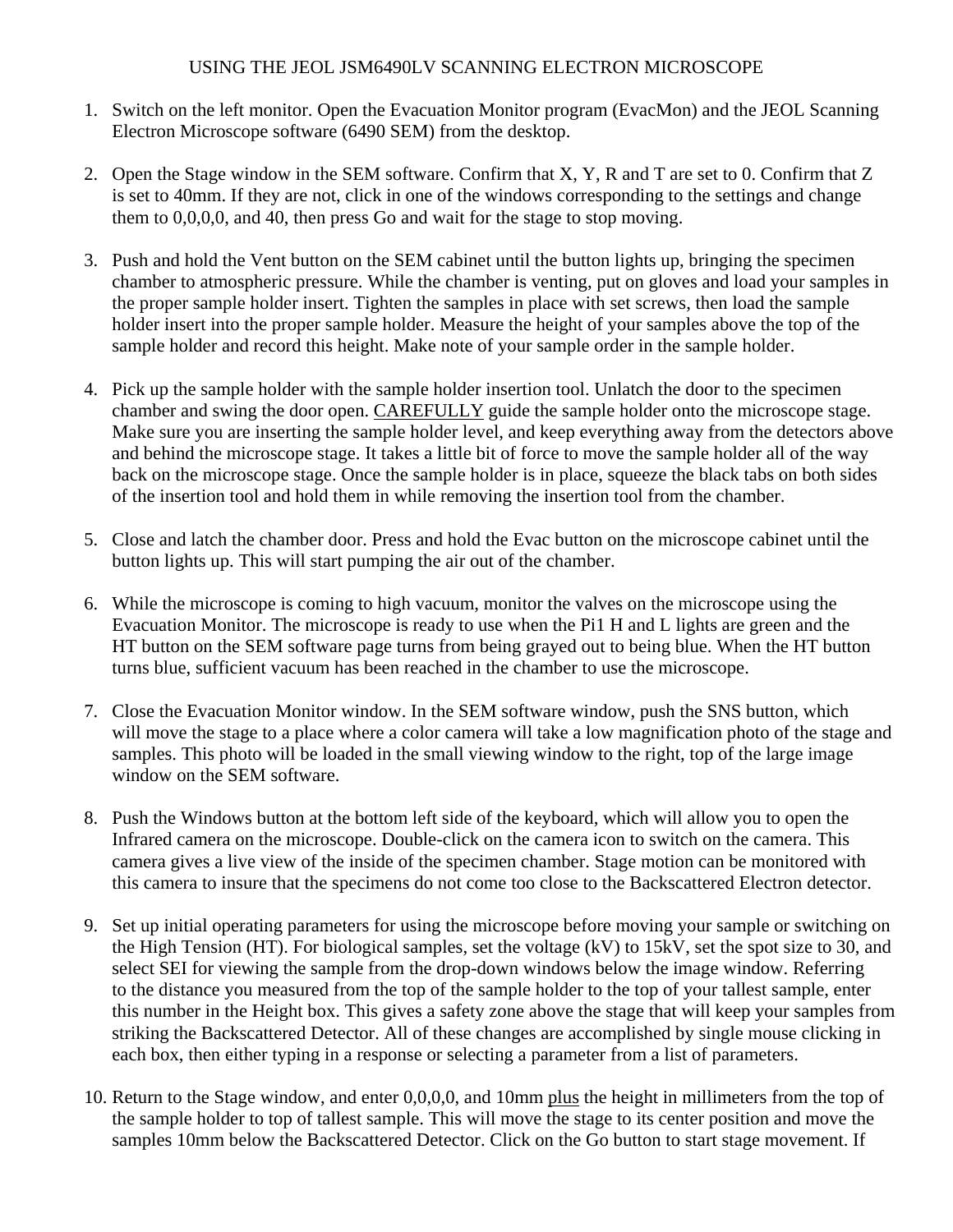it appears that a sample will hit the detector, using the knob set (behind the keyboard), quickly push the X/Y button (above and to the left of the joystick), then push the joystick to either side. This is the emergency stop mechanism for the stage.

- 11. Select Scan 2 on the knobset or from the software. The microscope should already be at the lowest magnification if the last person using the microscope followed shut-down procedures. If the microscope is not, you can go instantly to the lowest magnification by either pushing the INST Mag button on the knob set (above the magnification knob) or by pushing the View button on the software. Adjust the Contrast and Brightness of the image by either using the corresponding knobs on the knobset or by right or left mouse clicking on the words Contrast or Brightness above the Image window. Holding a mouse button down, you can change the contrast and brightness settings by moving the mouse up or down. The Left button controls fine changes, while the Right mouse button controls coarse changes.
- 12. To move your sample in the microscope, you can double-click on an area of the color photo in the snapshot window to move to that area of the sample. By clicking on an area of the stage image in the stage window and hitting the Go button, that area will move to the center of the field of view in the Image window. You can also use the joystick to move your sample if the X/Y button has been pushed, or you can go to the stage image in the Stage window. Another way to make large movements with the stage is to move the mouse to an edge of the stage image window. A double headed arrow will appear. Holding the left mouse button down will move the stage in the direction indicated by the arrow. When you are getting closer to an object of interest, smaller stage motions can be made by switching the joystick to Fine Shift, by double-clicking on an object in the field of view in the Image window, (which will center that object), or by pointing the mouse to an edge of the Image window, where the pointer will switch to an arrow. By holding the Left mouse button down at an edge of the Image window, the stage will move in the direction of that edge of the Image window as long as the mouse button is held down.
- 13. Focus the microscope on the sample by either hitting the AFD button on the software or using the Focus knob on the knobset. Readjust the contrast and brightness if necessary. Select an area of your sample with extremely small details in it. Center this area, then increase the microscope magnification to at least 5000x. Use the focus controls to get the best possible focus. You can work in Scan 1 or Scan 2 at this point. Adjust the astigmatism of the microscope by either using Stigma X and Stigma Y from above the Image window, or by using the Stigmator controls on the knobset. The stigmators should be used to get the best focus of the sample. Work with one stigmator at a time until the best focus is obtained. Use the focus controls to refocus the microscope, then check the stigmator settings a second time. Correction for astigmatism should be done once per session if photographing below 5000x, but with each new area of a sample if taking high magnification photos of the sample.
- 14. Examine your samples, and photograph them. It may be necessary to change the accelerating voltage to reduce charging of a sample (lower kV) or to increase resolution (usually, higher kV). It may also be necessary to change spot size to increase resolution (smaller spot size-more resolution, but also more noise in the image due to fewer electrons hitting the sample). These settings are determined after initial examination of your samples. In the SEM, it is preferred to focus the microscope at a magnification higher than the photo magnification. Focusing is done in Scan 1, 2 or 3. After focusing, reduce the magnification and take the photo. The electron beam can actually burn a depressed area into a sample, or leave carbon deposits on a sample. For this reason, it will be necessary to focus at the magnification that the photo will be taken for beam sensitive samples, and to work quickly.
- 15. Photography is done with either the Scan 4 button, which will take an 80 second scan of the sample and then freeze the frame, or with the Photo button, which will take a 160 second scan of the sample and then freeze the frame. The longer the microscope takes to scan an area, the more electrons that are collected from the sample. With more electrons per spot on the sample, signal increases and random